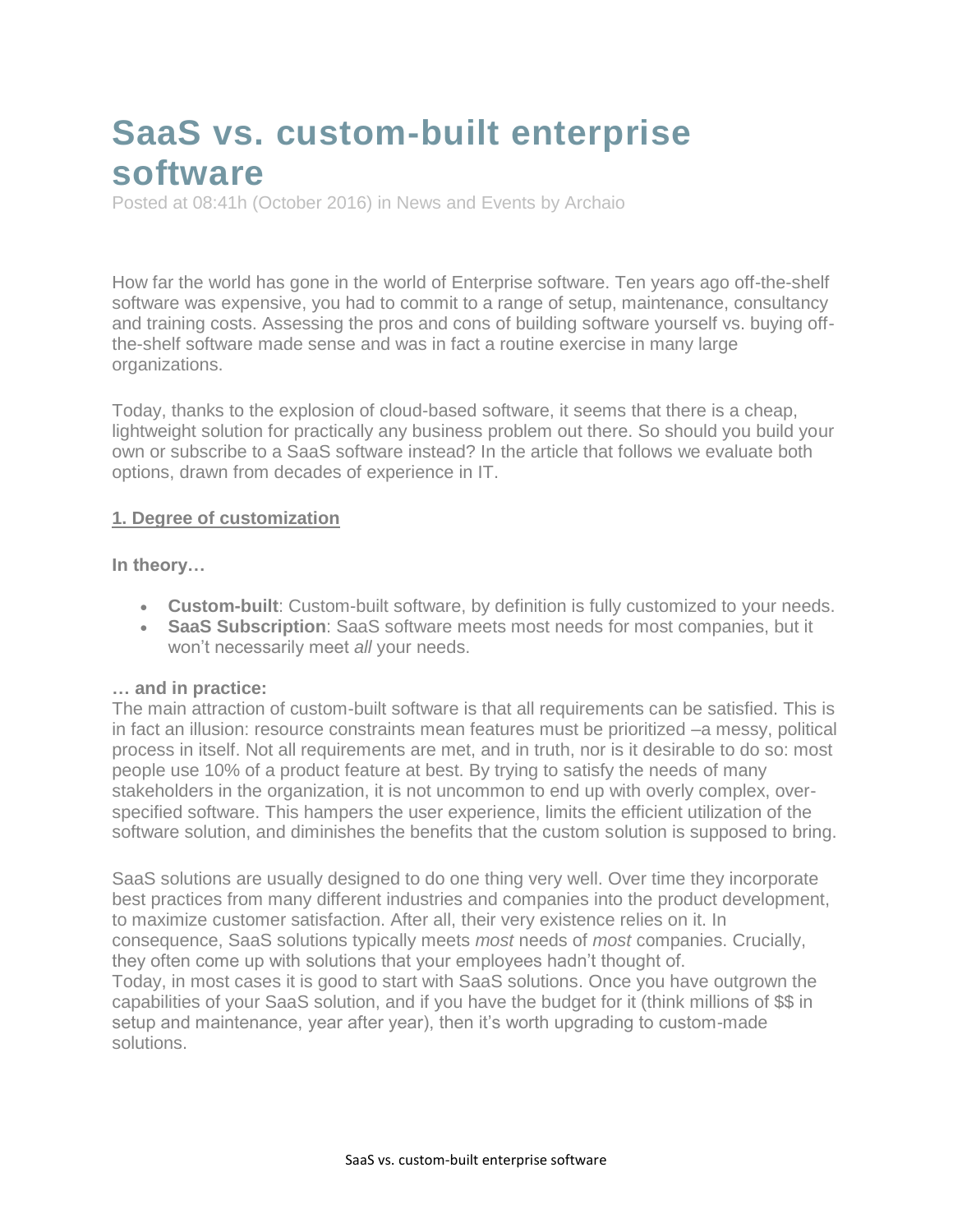### **2. Product improvements**

**In theory…**

- **Custom-built**: Custom-built software allows you to add or remove features as you go grow.
- **SaaS Subscription**: Competitive pressures forces SaaS companies to continuously improve their software.

#### **… and in practice:**

Both statements are true, however, there are some important nuances to bear in mind: SaaS continuously incorporate customer feedback into their product roadmap. This is how they maximize customer satisfaction, thwart competition, and ensure business success. Their existence *depends* on it, so you are *guaranteed* that the product will evolve over time. What's more, SaaS solutions usually follow agile development techniques, an approach that favors short development cycles of and new releases every two to four weeks. As part of the process, SaaS companies incorporate extensive user testing to align product specifications with market demands. The costs of all this are baked into their pricing model, so there are no surprise bills for the upgrades.

In theory, the same could apply to custom-built solution. But in practice once the software is built, most of the project team is disbanded and re-assigned to other projects. Even when that's not the case, every evolution of the product is a mini-project that takes time and money. As a result, custom software is a viable solution for companies that have millions of spare cash to spend in outsourced software solutions.

#### **3. Integration with third-party software**

**In theory…**

- **Custom-built**: you can design your custom-built software to integrate with any software you want.
- **SaaS Subscription**: Open APIs allow most SaaS solution to integrate with a wide range third party software.

#### **… and in practice:**

These days most software solutions come with baked-in APIs -for the non-technical people, think of APIs as "connectors" that allow two programs to exchange information, which facilitate the integration with a wide-range of third party services.

An important thing to bear in mind however, is that you can only integrate with a third software if said software has built-in "doors" that allow it. Say you are hesitating between a SaaS or custom-built solution to track inventory levels of some merchandise. You want the inventory software to integrate with your existing accounting software. You will only be able to do so if the accounting software is able to "talk" with other software (typically through APIs). Therefore, if integration with existing software is key, you should *always* check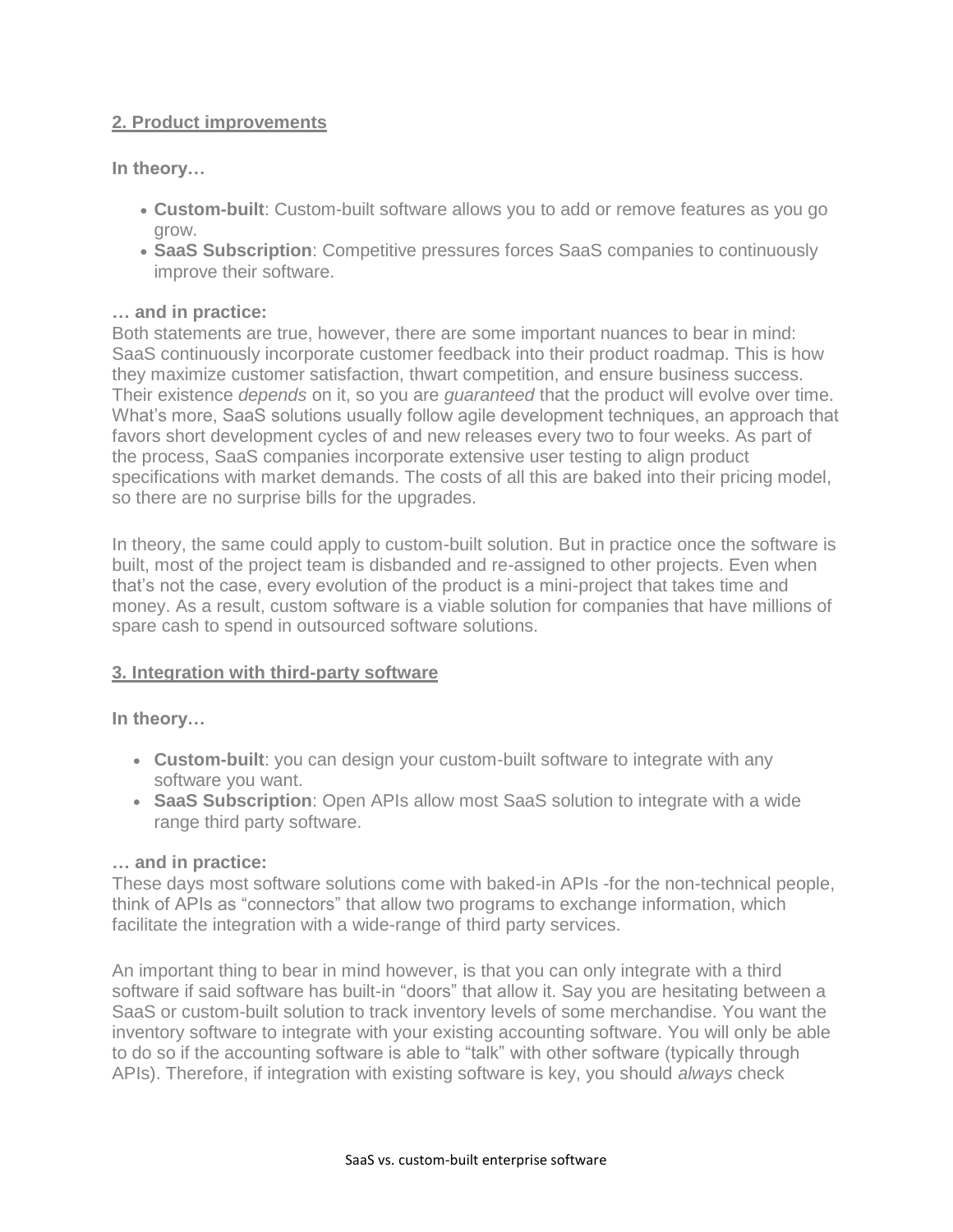whether your existing software actually allows you to do so -whether you go down the path of SaaS of custom-built.

# **4. Speed of implementation**

**In theory…**

- **Custom-built:** Months or years
- **SaaS Subscription**: Instantaneous

#### **… and in practice:**

Custom-built Enterprise software projects typically take a minimum of 6 months and can take years, depending on the size of the organization, number of stakeholders, scope of the project, etc.

Getting started with SaaS software typically takes zero to a few days, depending on the complexity of the SaaS software, user training required, etc.

# **5. Last but not least: costs**

**In theory…**

- **Custom-built** is expensive
- **SaaS Subscription** is much cheaper

#### **… and in practice:**

Custom-built software is much, much more expensive than SaaS. These days a mid-level engineer will cost you a minimum of \$100,000 per year. A project manager will cost about the same. Even when most of the coding work is outsourced to low-cost countries (think India, Ukraine, Belorussia), you'll be spending at least \$1 million, from start to finish, to have a software up & running. You'll be also footing the bills of maintenance costs which are usually in the thousands of dollars per month. Last but not least, none of this takes into account the cost of failure, which typically affects 30% to 70% of enterprise development projects.

SaaS businesses distribute the costs of development across many customers. As a result, the costs are much lower. What's more, with SaaS businesses, the costs are completely variable: you pay a subscription per month.

# **Conclusion**

So when should you build custom software? To answer this question you need to ask yourself: Is the software part of your core competency and helps you differentiate your product or service? Is the purpose of the software to fulfil something for which there is genuinely no solution? If you are leaning towards custom software, do you have people inhouse with deep IT experience, an understanding of current technologies, your legacy systems, and the interaction/interconnection between the two?